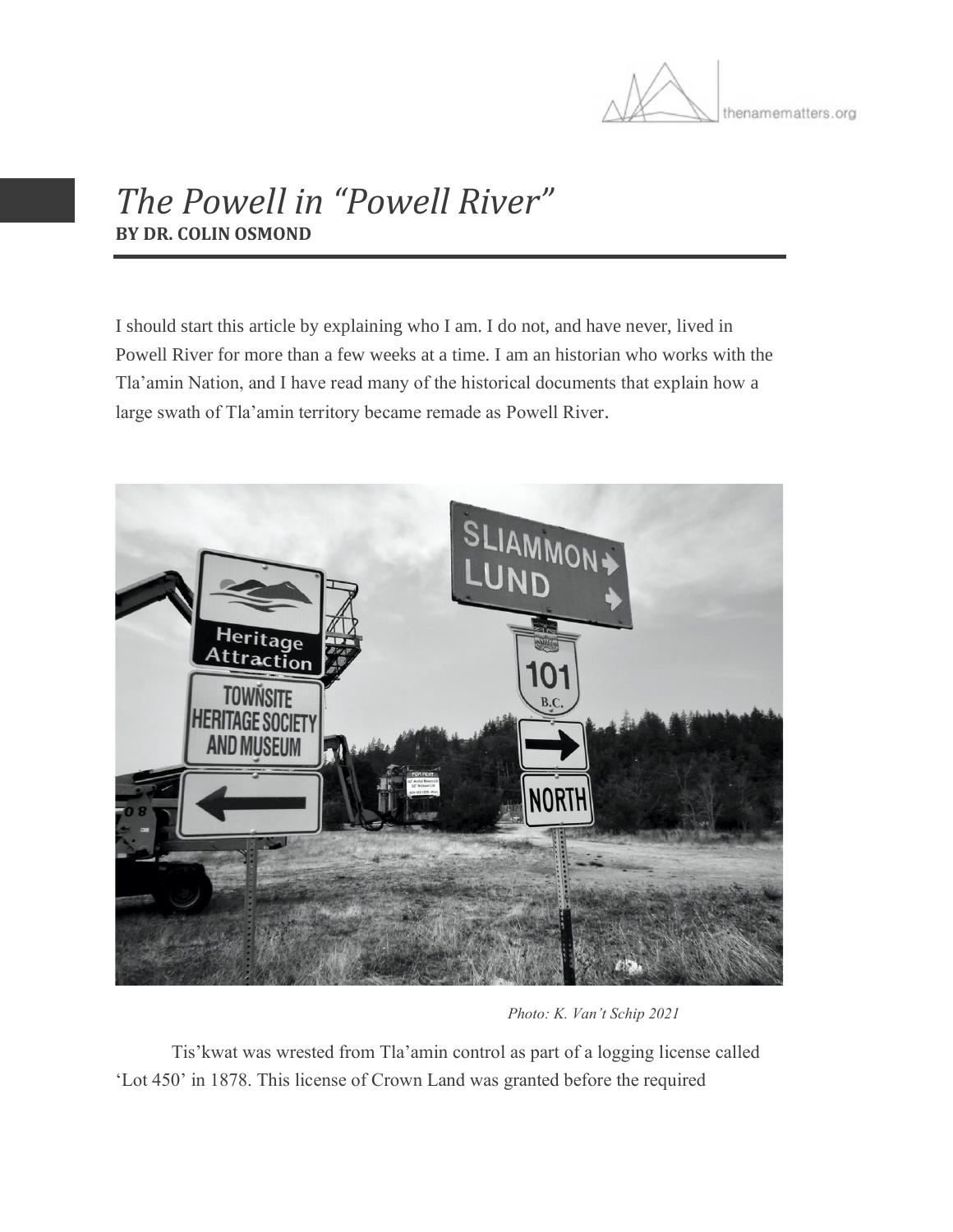identification and survey of Tla'amin reserve lands. In a dishonest and disingenuous twist, the historical records reveal those leading officials in the British Columbia Government, as well as federal officials like Dr. Israel Wood Powell – a physician, a prominent government official, and British Columbia's first Superintendent of Indian Affairs – played key roles in intentionally keeping Indian Commissioner Gilbert Malcolm Sproat from surveying Tla'amin territory to protect industrial and investor interests.

There were several reasons why Powell and Victoria's elite wanted to keep Sproat from meeting with Tla'amin, Klahoose, and Homalco people and surveying their lands. In addition to the region's vast timber stock, gold and other valuable minerals had been found on Texada Island. Before Vancouver was chosen in 1884, Bute Inlet was the most likely terminus of the Canadian Pacific Railway. Lobbyists and speculators did not want government officials to create Indian reserves near where the terminus might be, for fear it would lock up valuable land near the anticipated largest economic hub on Canada's Pacific coast.

*Photo: K. Van't Schip 2021*